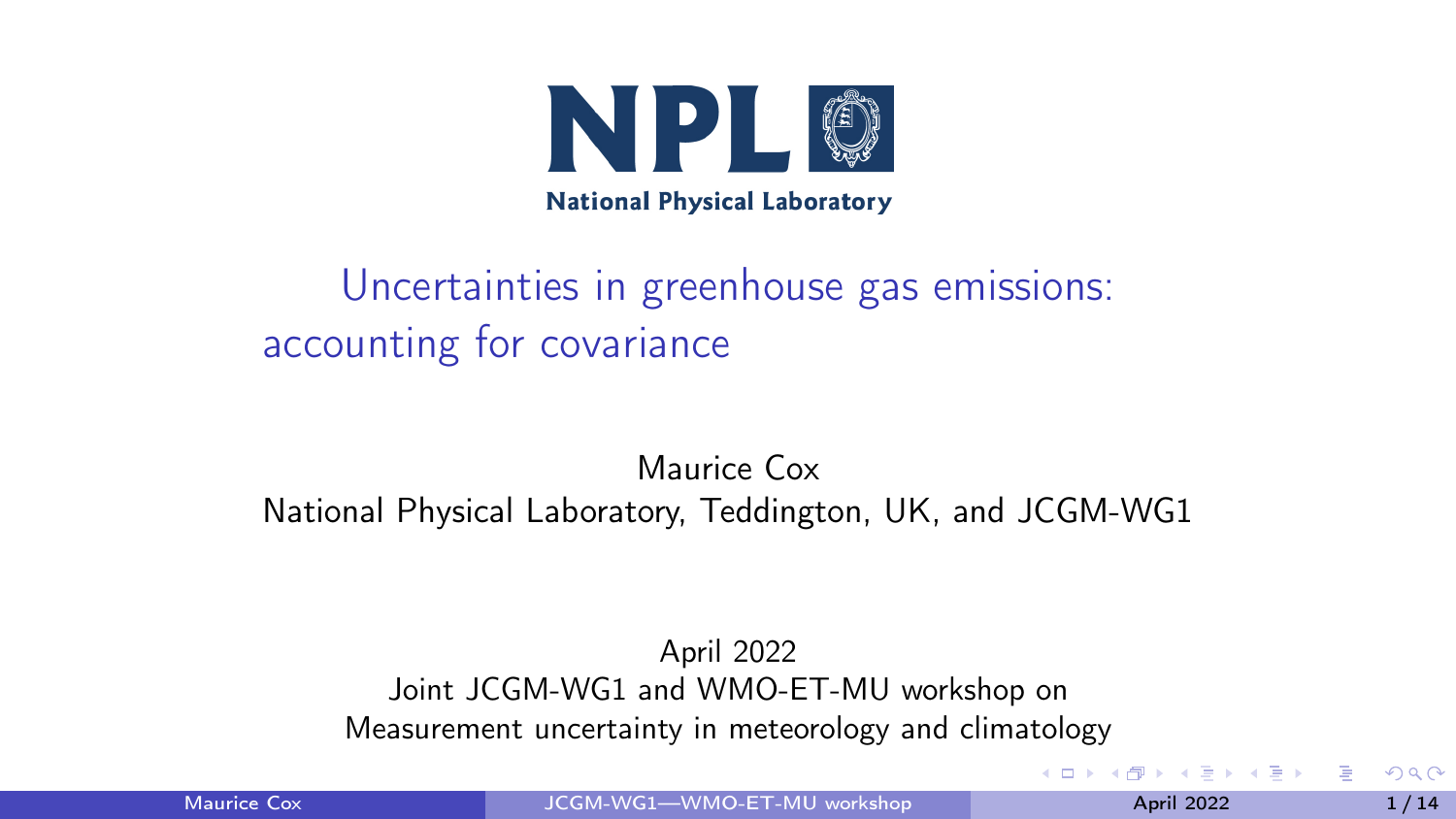# **Background**

- NPL project: effect and management of error covariance structures in climate data records
- This work part of one case study in that project
- Other case studies include
	- ▶ Re-gridding: from data on source grids in different frames of reference to common grid to facilitate calculations of derived quantities
	- $\triangleright$  Sea-level rise data analysis from altimety (Emma Woolliams)
- Emphasize clear provision and communication of uncertainties (standard, expanded, relative, . . . ) and covariance/correlation matrices
- Concentrate on fundamentals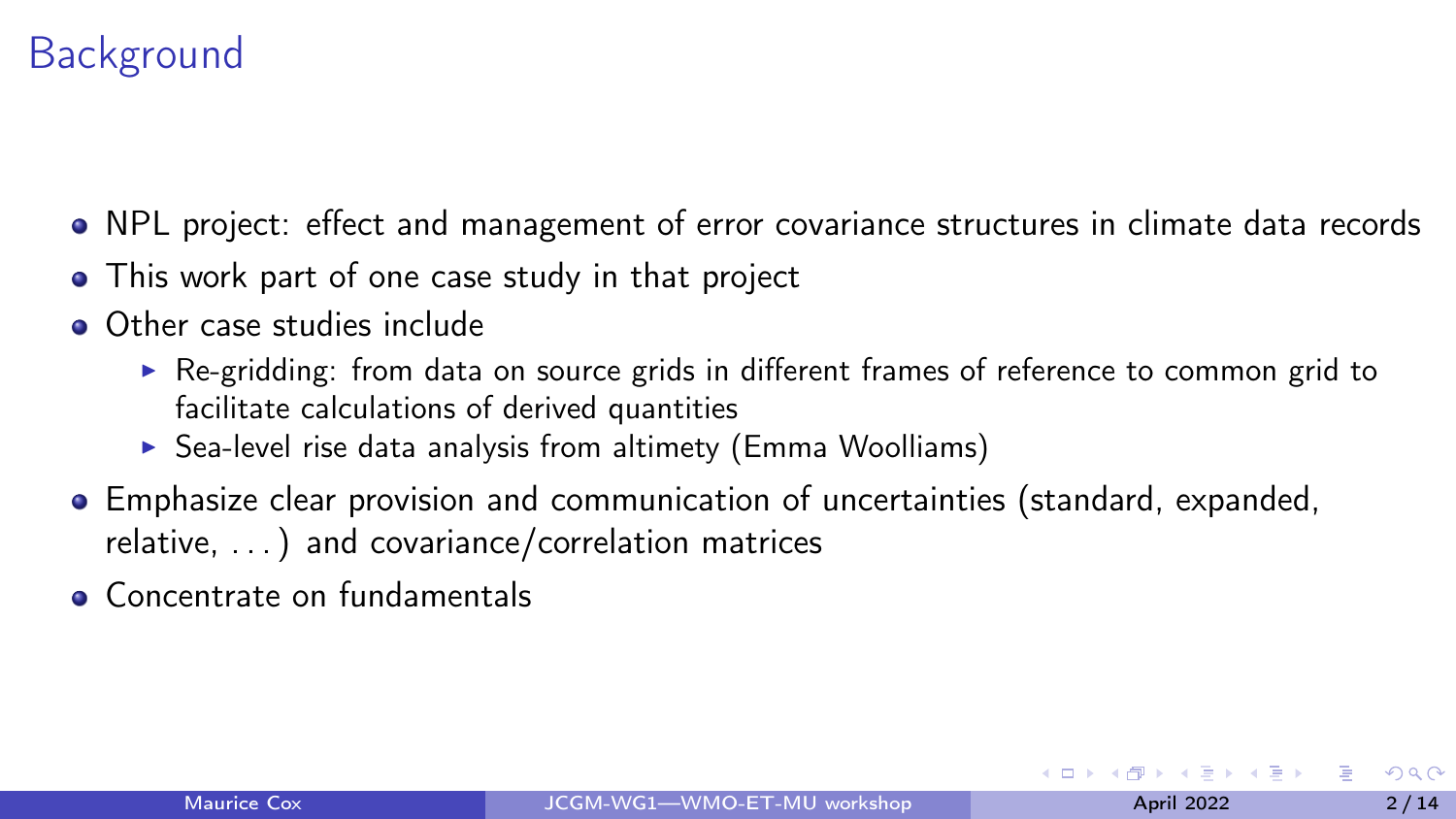# GHG CH<sup>4</sup> global and UK emissions





- DECC annual report 2020
- o InTFM: UK Met Office's inversion modelling system



- Uncertainties highly relevant when estimating trends and accelerations
- Key factor: investigation of possible covariance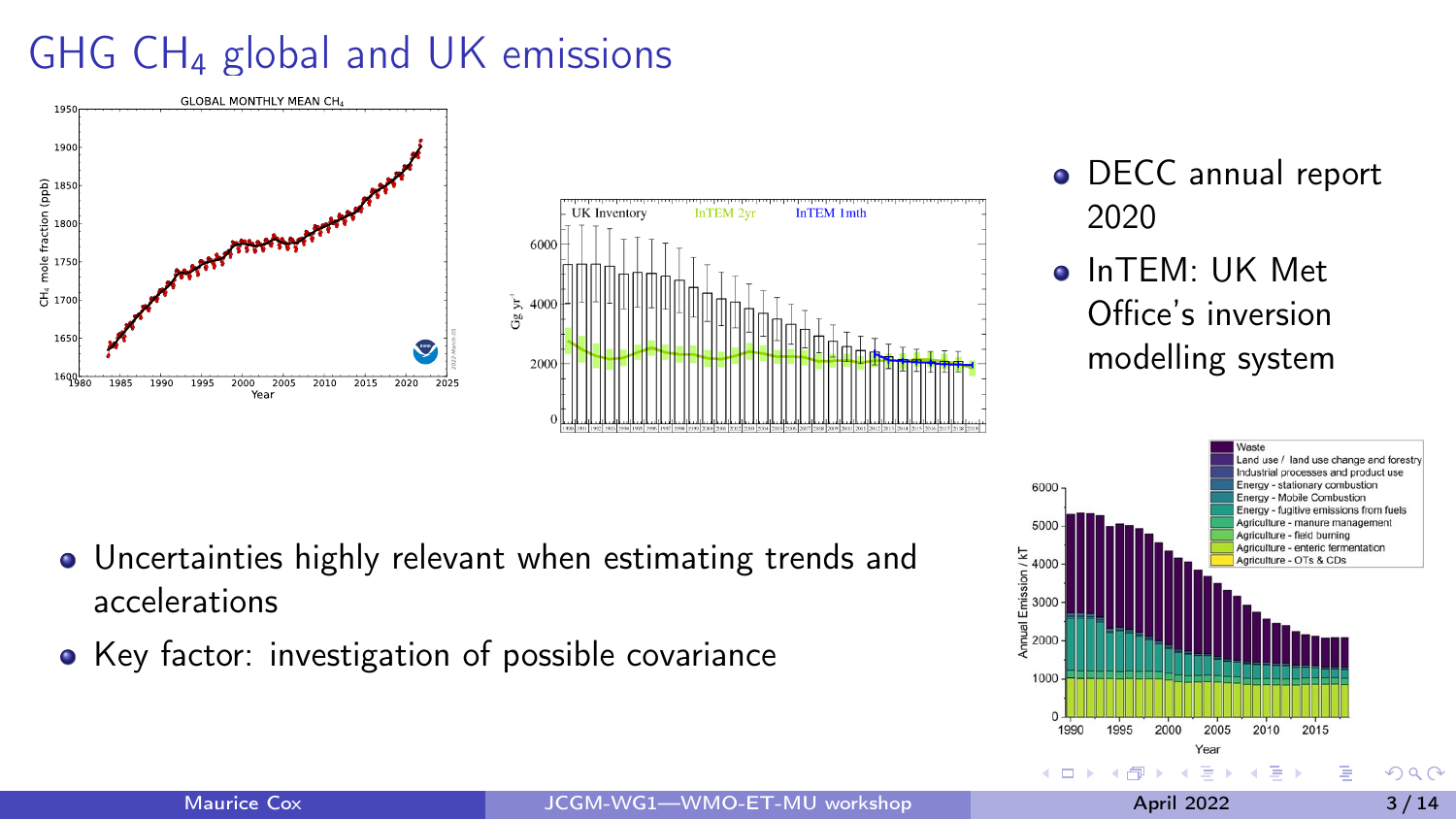## National GHG emissions' inventories

- Compiled according to IPCC Guidelines
- Each year updated to include latest data available
- Inventory includes the seven direct GHGs under the Kyoto Protocol:
	- $\triangleright$  Carbon dioxide (CO<sub>2</sub>)
	- $\blacktriangleright$  Methane (CH<sub>4</sub>)
	- $\triangleright$  Nitrous oxide (N<sub>2</sub>O)
	- ▶ Hydrofluorocarbons (HFCs)
	- ▶ Perfluorocarbons (PFCs)
	- $\triangleright$  Sulfur hexafluoride (SF<sub>6</sub>)
	- $\triangleright$  Nitrogen trifluoride (NF<sub>3</sub>)
- Three largest GHG contributors:  $CO<sub>2</sub>$ , CH<sub>4</sub>, N<sub>2</sub>O
- Bulk of uncertainty from Agriculture, Land Use and Waste sectors
- $\bullet$  CO<sub>2</sub>, CH<sub>4</sub>, N<sub>2</sub>O contribute 86 % of the uncertainty in total inventory emissions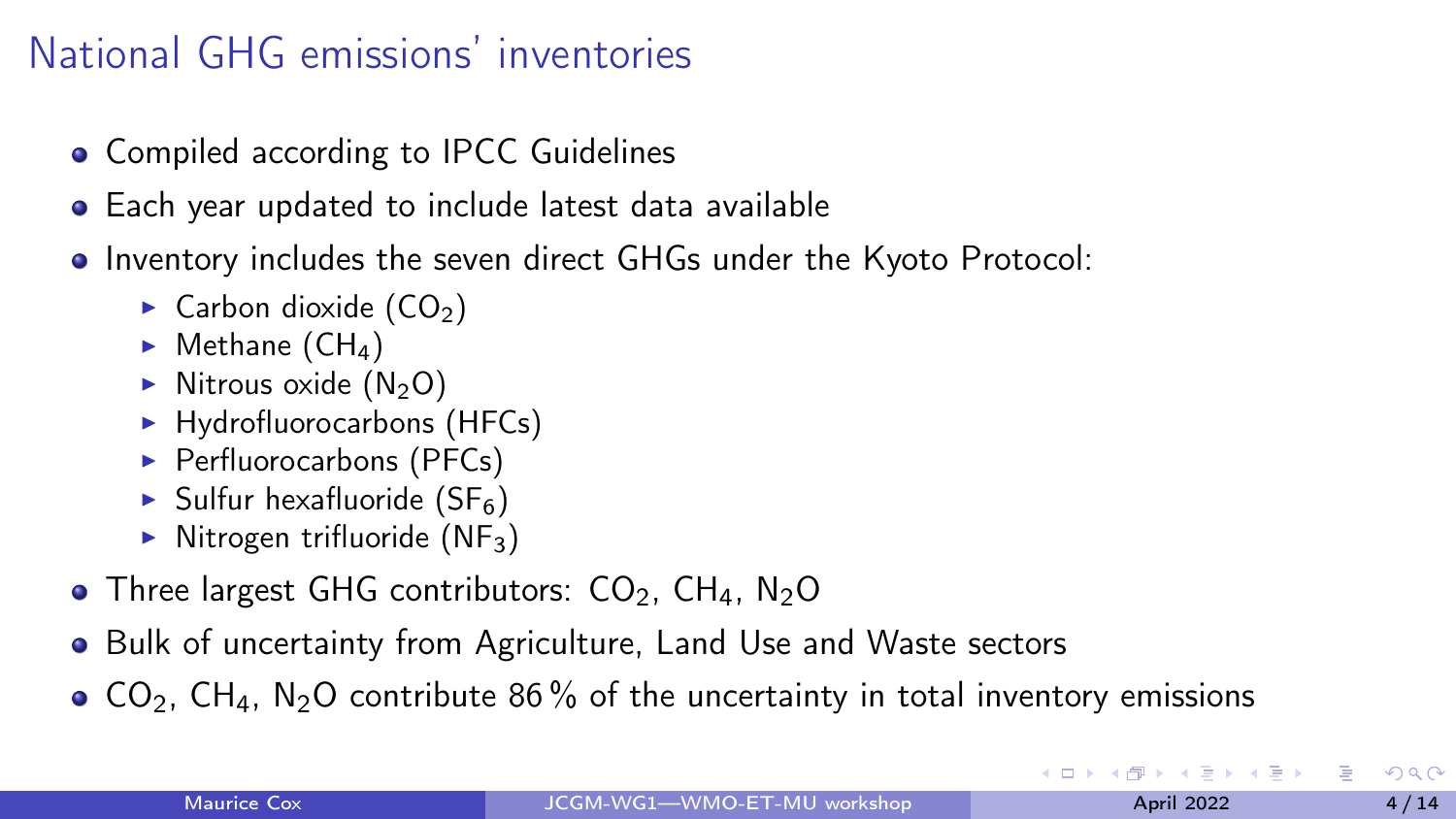#### Bottom-up calculation of emissions

Total GHG emission for a given sector, geographic area and time period:

$$
E=\sum_i F_iA_iG_i
$$

- $F_i$  emissions' factor for given pollutant from source category  $i$
- $A_i$  activity rate for source category  $i$
- $G_i$  100 year Global Warming Potential (GWP) to convert emissions of various gases to 'CO<sub>2</sub> equivalents  $(CO<sub>2</sub>e)$ ' GWP100 conversion factors:  $CO<sub>2</sub>: 1$  CH<sub>4</sub>: 25 N<sub>2</sub>O: 298
- 743 emission factors and  $> 1700$  emission sources

European and other countries moving towards metrological assessment of current uncertainty quantification including accounting for effect of correlated quantities

Critical review of current calculations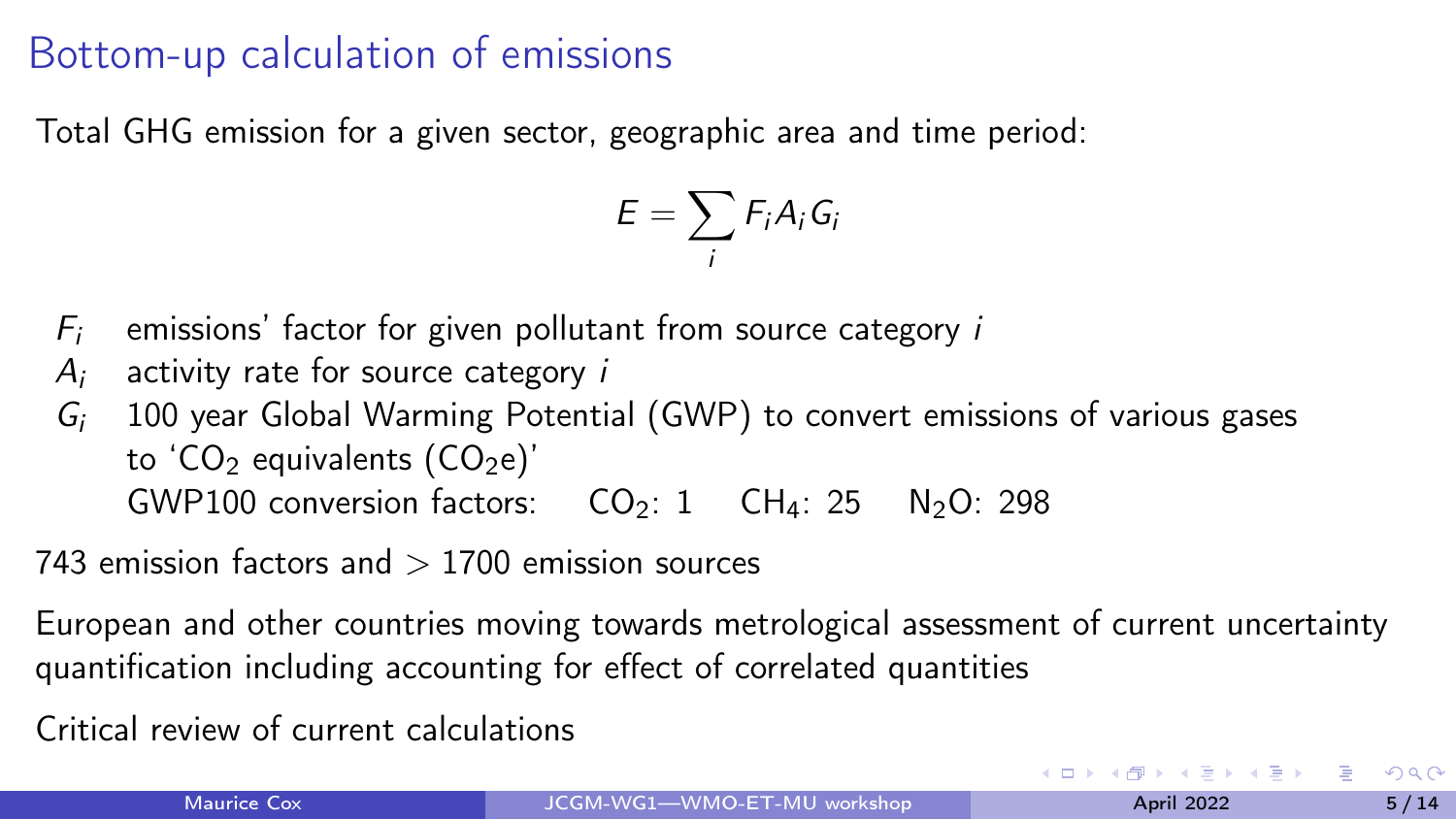<span id="page-5-0"></span>Agriculture sector data: contributions from use of two fuels Activity rate data and emission factors with expanded uncertainties  $U$  (95% confidence)

[UK National Atmospheric Emissions Inventory site]

No uncertainty attributed to the  $G_i$  (can 'add' it afterwards)

| Fuel    | Gas              | $A/(\text{TJ})$ | $U(A)/\%$ | $E/\text{ktTJ}^{-1}$    | $U(E)/\%$                                       |
|---------|------------------|-----------------|-----------|-------------------------|-------------------------------------------------|
| Gas oil | CO <sub>2</sub>  | 0.020438        | 38.6      | $2.0438 \times 10^{-2}$ | 27                                              |
| Gas oil | CH <sub>4</sub>  | 0.020438        | 1.6       | $3.5368 \times 10^{-6}$ | 80.0                                            |
| Gas oil | N <sub>2</sub> O | 0.020438        | 1.6       | $3.0984\times10^{-6}$   | 216.3                                           |
| Petrol  | CO <sub>2</sub>  | 67.19           | 50.7      |                         | $1.9127 \times 10^{-2}$ 4.8654 $\times 10^{-5}$ |
| Petrol  | CH <sub>4</sub>  | 67.19           | 1.6       | $4.8654 \times 10^{-5}$ | 80.0                                            |
| Petrol  | N <sub>2</sub> O | 67.19           | 1.6       | $3.3578 \times 10^{-7}$ | 216.3                                           |

What do you notice?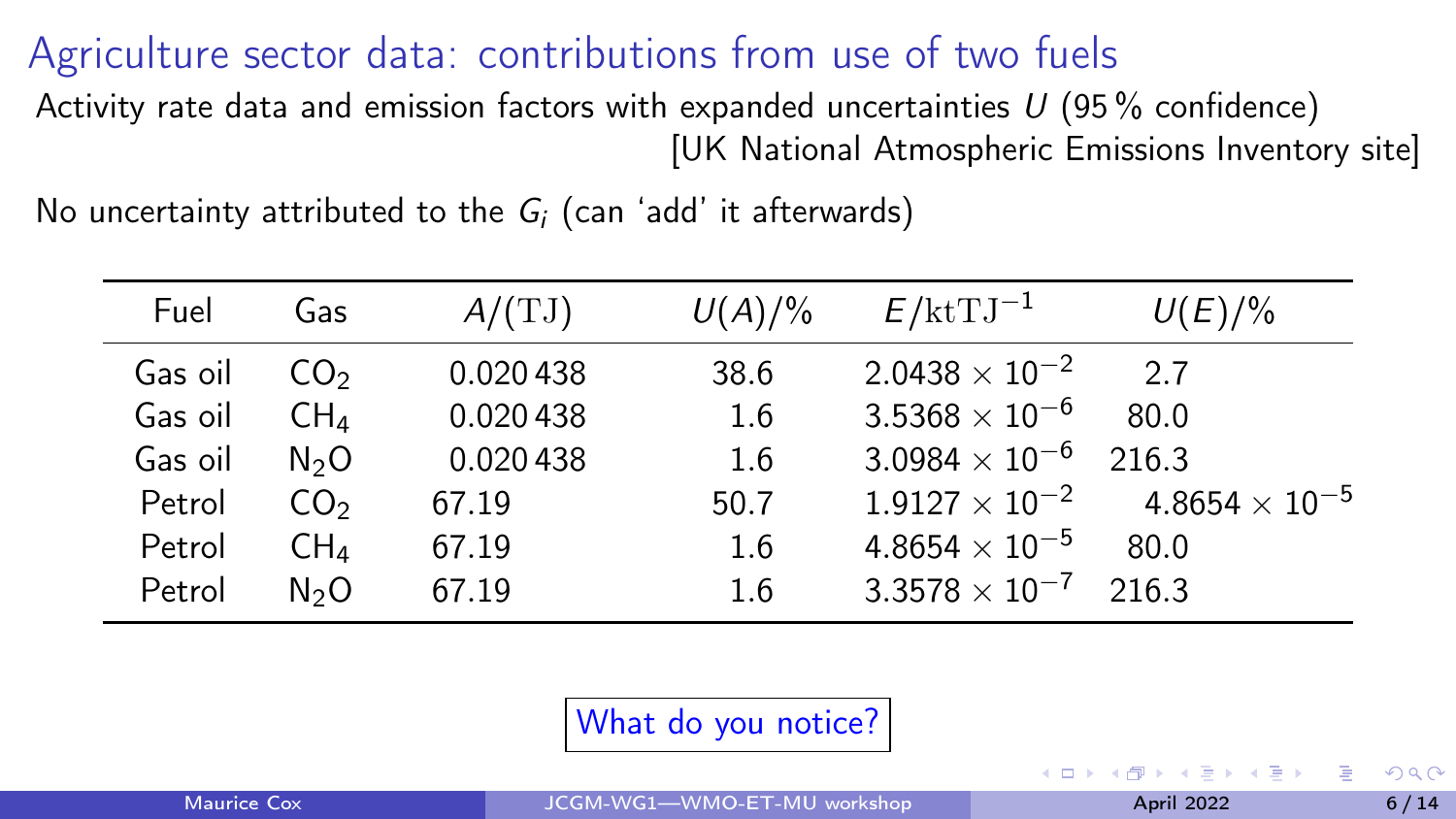## <span id="page-6-0"></span>Agriculture sector data

Activity rate data and emission factors with expanded uncertainties  $U$  (95% confidence) [UK National Atmospheric Emissions Inventory site]

| Fuel    | Gas              | $A/(\mathrm{TJ})$ | $U(A)/\%$ | $F/\text{ktTJ}^{-1}$          | $U(F)/\%$                                       |
|---------|------------------|-------------------|-----------|-------------------------------|-------------------------------------------------|
| Gas oil | CO <sub>2</sub>  | 0.020438          | 38.6      | $2.0438 \times 10^{-2}$       | 27                                              |
| Gas oil | CH <sub>4</sub>  | 0.020438          | 1.6       | $3.5368 \times 10^{-6}$       | 80.0                                            |
| Gas oil | N <sub>2</sub> O | 0.020438          | 1.6       | $3.0984 \times 10^{-6}$ 216.3 |                                                 |
| Petrol  | CO <sub>2</sub>  | 67.19             | 50.7      |                               | $1.9127 \times 10^{-2}$ 4.8654 $\times 10^{-5}$ |
| Petrol  | $CH_4$           | 67.19             | 1.6       | $4.8654 \times 10^{-5}$       | 80.0                                            |
| Petrol  | N <sub>2</sub> O | 67.19             | 1.6       | $3.3578 \times 10^{-7}$       | 216.3                                           |

Commonality: perceived correlation!

Further,qu[e](#page-7-0)stion whether uncertainty attributed to the  $G_i$  can be 'a[dd](#page-5-0)[ed'](#page-7-0) [aft](#page-6-0)e[rw](#page-0-0)[ar](#page-13-0)[ds](#page-0-0)

Maurice Cox **Maurice Cox** [JCGM-WG1—WMO-ET-MU workshop](#page-0-0) **April 2022** April 2022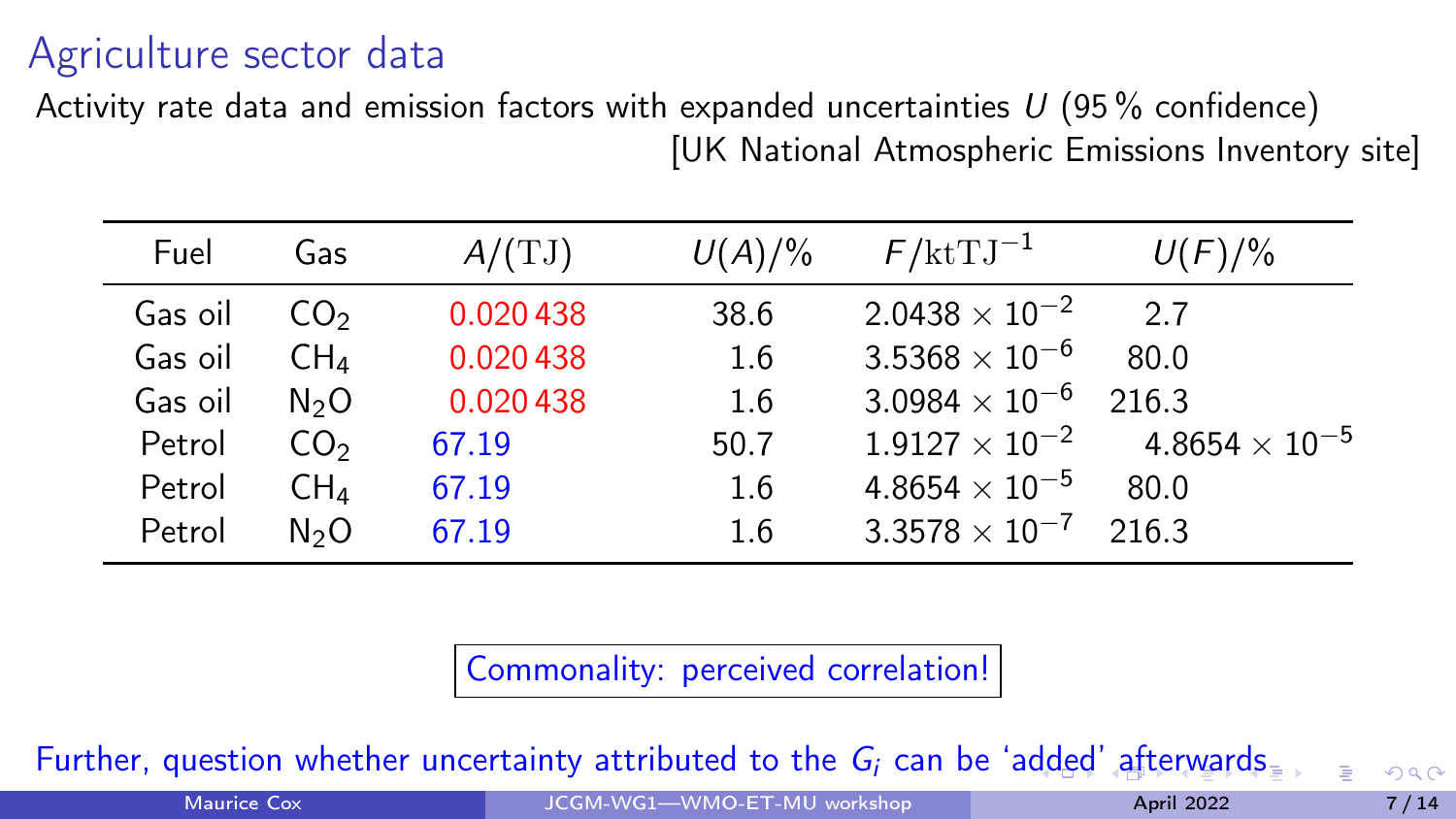#### <span id="page-7-0"></span>Uncertainty propagation under independence

Let  $A_1, \ldots, A_6$  denote the activity rate data values and  $F_1, \ldots, F_6$  the corresponding emissions' factors in the order given in table

Measurement model for total emissions:

$$
E=\sum_{i=1}^6 E_i, \qquad E_i=A_iF_iG_i
$$

Apply GUM (JCGM 100): 
$$
E = 4282 \text{ kt } CO_2e
$$
  
 $u(E) = 835 \text{ kt } CO_2e$   
 $u_{rel} = 19\%$ 

Above assumes independent inputs

Dependence since two groups (red and  $blue$ ) of 3 identical  $A_i$  (perceived common source)

How to cater for perceived common sources?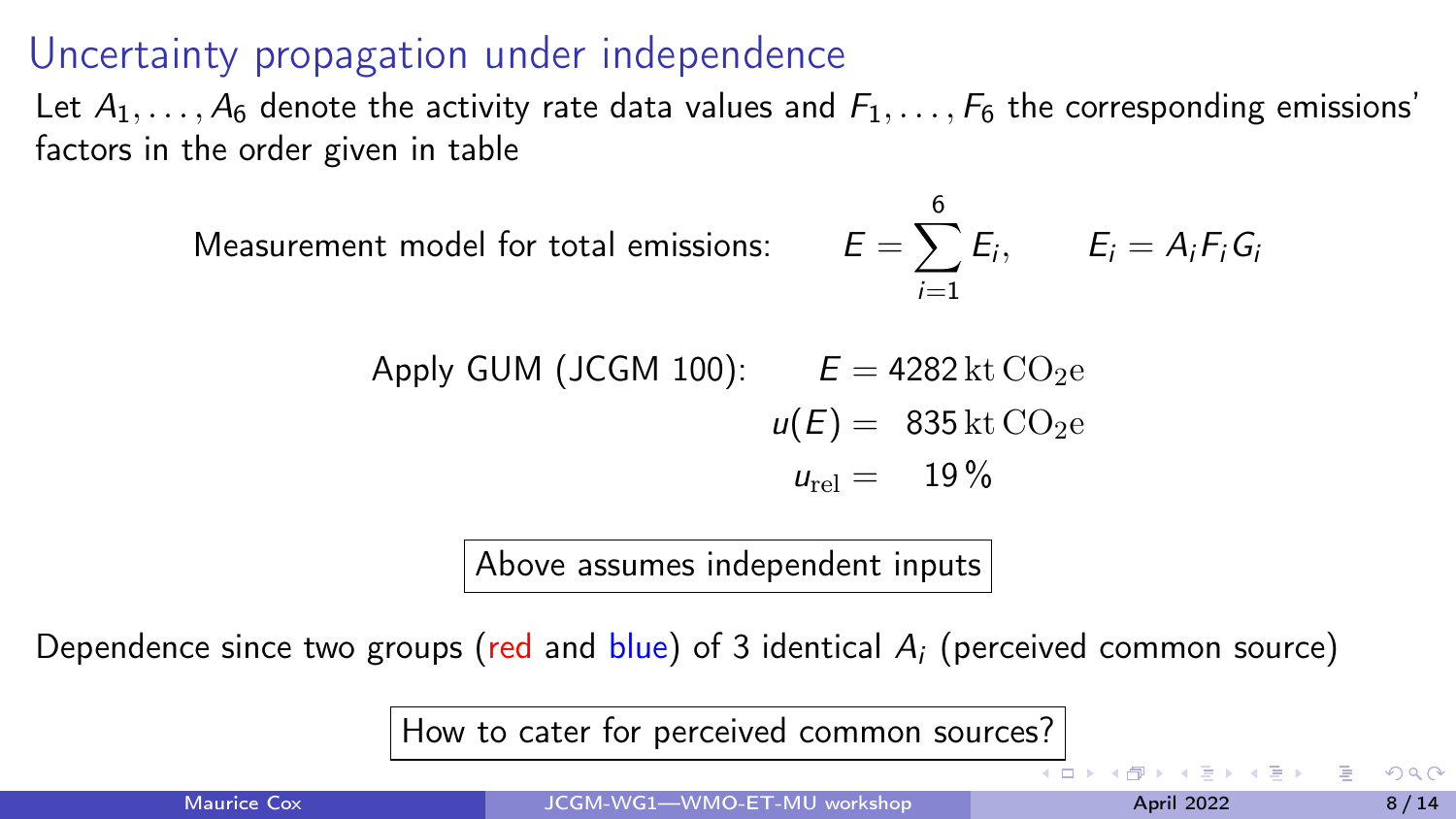#### Accounting for perceived correlation associated with the  $A_i$

Reparametrize  $\implies$  change measurement model parametrically

 $A_1$ ,  $A_2$ ,  $A_3$  identical numerically: suspect common origin — same quantity Similarly for  $A_4$ ,  $A_5$ ,  $A_6$ 

Replace  $A_1$ ,  $A_2$ ,  $A_3$  by  $A_{\rm GO}$  (GO = Gas Oil) and  $A_4$ ,  $A_5$ ,  $A_6$  by  $A_{\rm P}$  (P = Petrol) Apply GUM (JCGM 100):

Apply GUM (JCGM 100): 
$$
E = 4282 \text{ kt CO}_2e
$$
 (as before)  
\n $u(E) = 846 \text{ kt CO}_2e$  (negligible increase — was 19%)  
\n $u_{rel}(E) = 20\%$  (negligible increase — was 19%)

Although increase very small, important principle here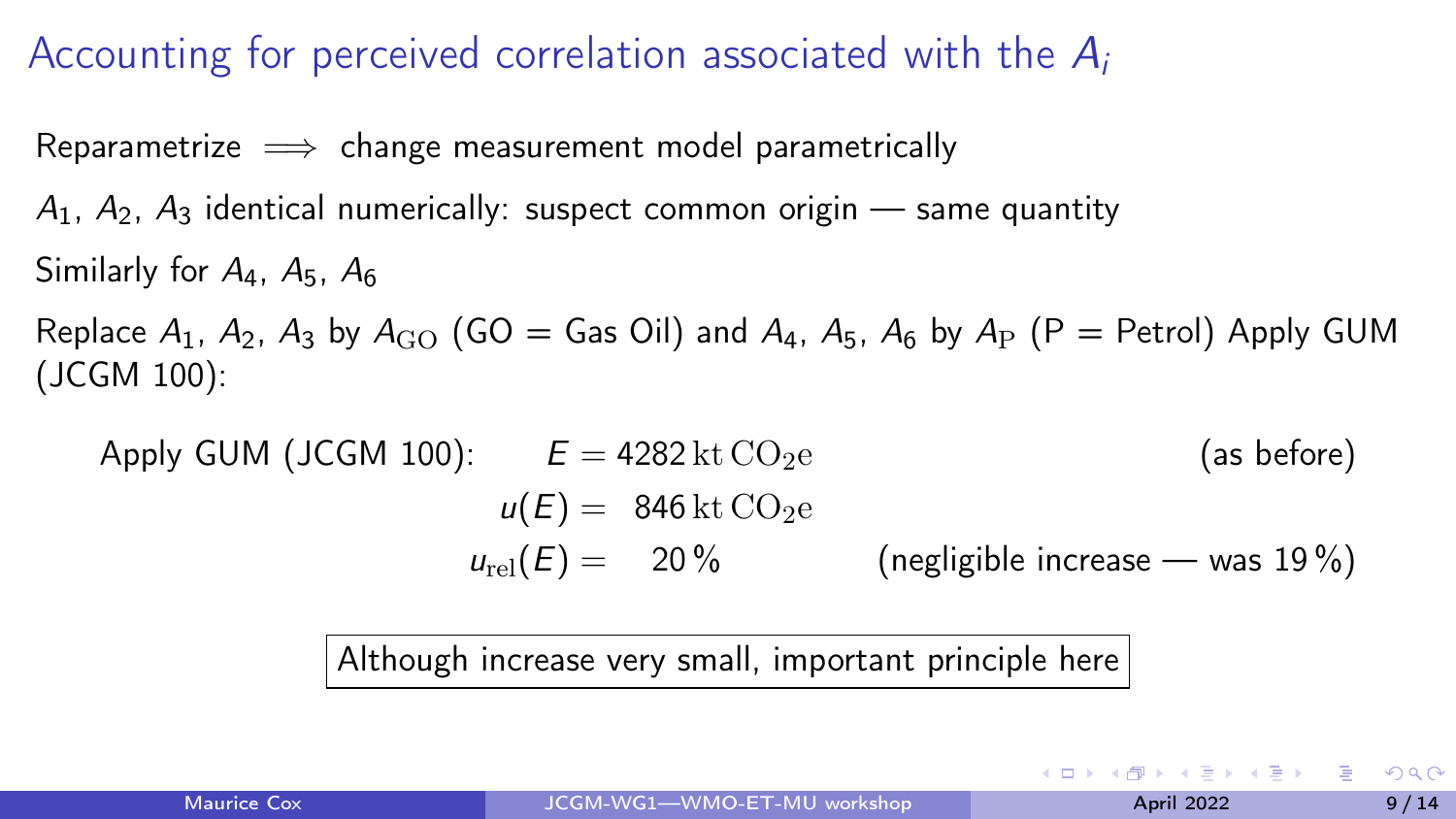#### Waste Incineration sector data

- Above approach repeated for Waste Incineration sector data
- Again, little change in  $u(E)$  when accounting for correlation
- If result applied to all subsectors and when subsectors combined to give total emissions — assumption of independence would be verified
- Difficulty in sourcing data with known provenance to say one way or other
- If, as above, various contributors provide parts of inventory, likely to be analyzed independently
- To make the point forcibly that covariance can make a difference, need instance where it makes meaningful change
- Examined influence of GWP100 factors, the  $G_i$ , making similar assumptions as above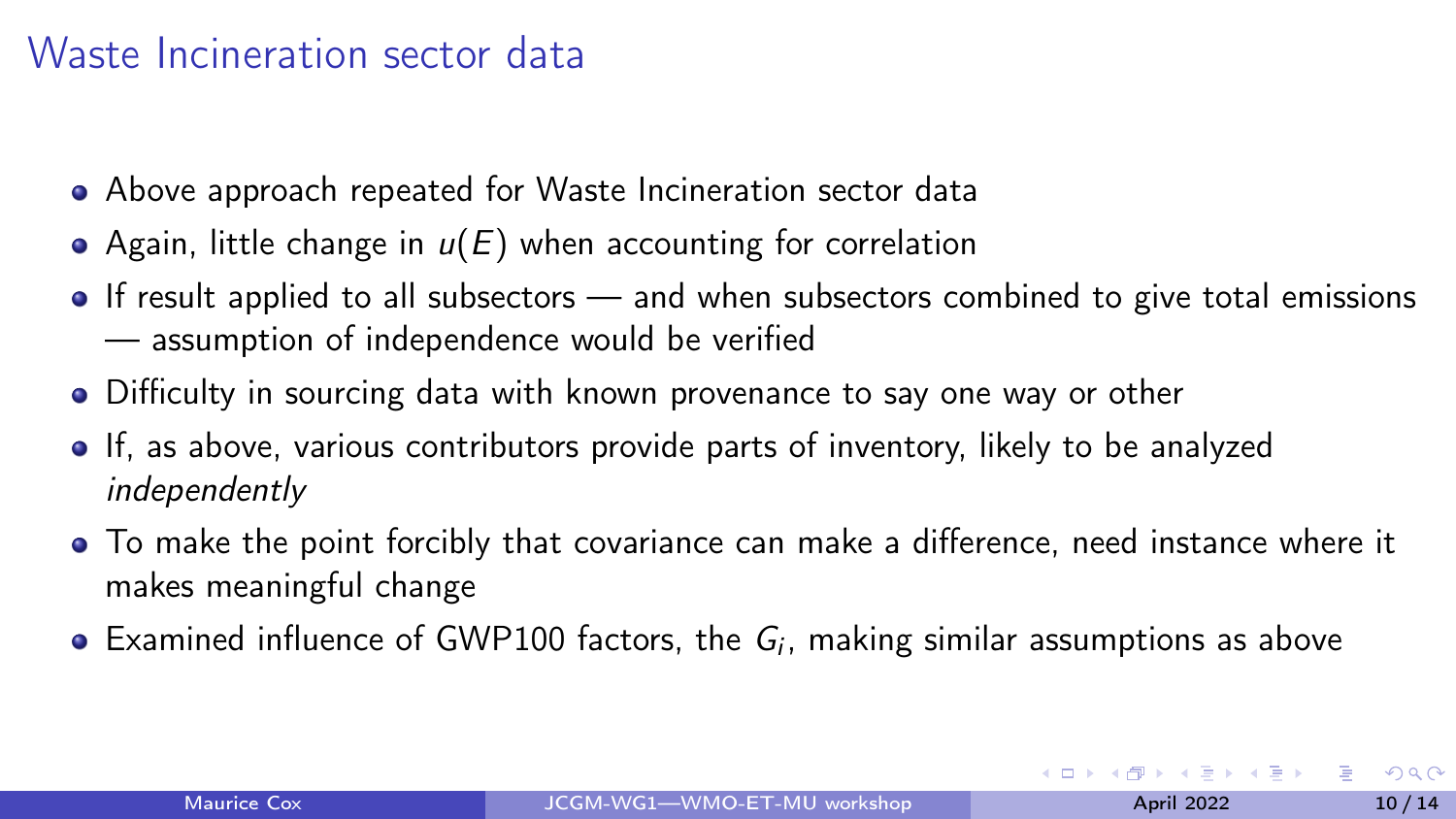# Global warming potential (GWP)

Index defined as the cumulative radiative forcing between the present and a future time horizon caused by a unit mass of gas emitted now, expressed relative to that of  $CO<sub>2</sub>$ 

'The uncertainty of the GWP values for the six main GHGs is estimated to be  $\pm 35\%$  for the 90 % confidence interval (5 % to 95 % of the distribution)' [IPCC Fourth Assessment Report]

Under normality assumption, standard deviation of normal distribution characterized as above is 21.2%, taken as standard uncertainty associated with the GWP100 (100 y) conversion factors

IPCC notes the GWP uncertainty but seems not to take strong account of it

Companies that choose to quantify inventory uncertainty may include the uncertainty of GWP values in their calculations. [World Resources Institute]

 $A \equiv \mathbf{1} \times A \equiv \mathbf{1}$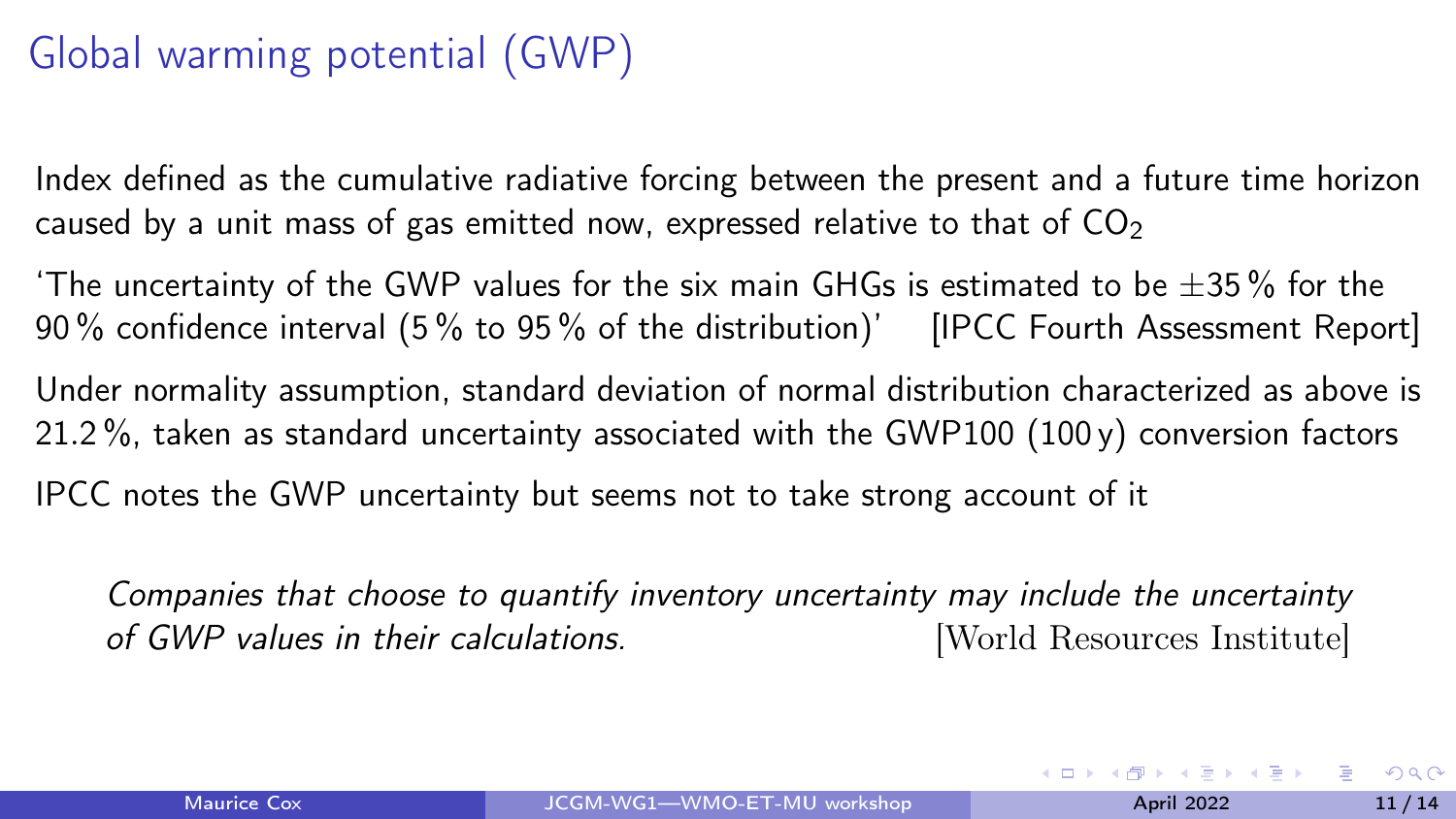Waste incineration: simple calculation to quantify effect Dominant contribution in waste incineration calculations is from  $CO<sub>2</sub>$ 

Replace the model used by one just involving  $CO<sub>2</sub>$ , obtaining the emissions due to  $CO<sub>2</sub>$  as

 $E_{\text{CO}_2 e} = (F_1 A_1 + F_2 A_2)G$  Correlation-based model  $E_{\text{CO}_2 e} = F_1 A_1 G_1 + F_2 A_2 G_2$  Correlation-free model

| $F_1, F_2$ | chemical & clinical waste emissions' factors |                               |
|------------|----------------------------------------------|-------------------------------|
|            | $A_1, A_2$ corresponding activity rates      | > Estimates, std. uncs. given |
|            | $G, G_1, G_2$ 100 year GWP                   |                               |

|              |       |     | $E_{\rm CO_2 e}/\text{kt}$ $u(E_{\rm CO_2 e})/\text{kt}$ $u_{\rm rel}(E_{\rm CO_2 e})/$ % |
|--------------|-------|-----|-------------------------------------------------------------------------------------------|
| Uncorrelated | - 245 | 47  | 19                                                                                        |
| Correlated   | -245  | .58 | 24                                                                                        |

Makes a meaningful difference

 $QQQ$ 

Maurice Cox **Maurice Cox** J2 / 14 [JCGM-WG1—WMO-ET-MU workshop](#page-0-0) **April 2022** April 2022 12 / 14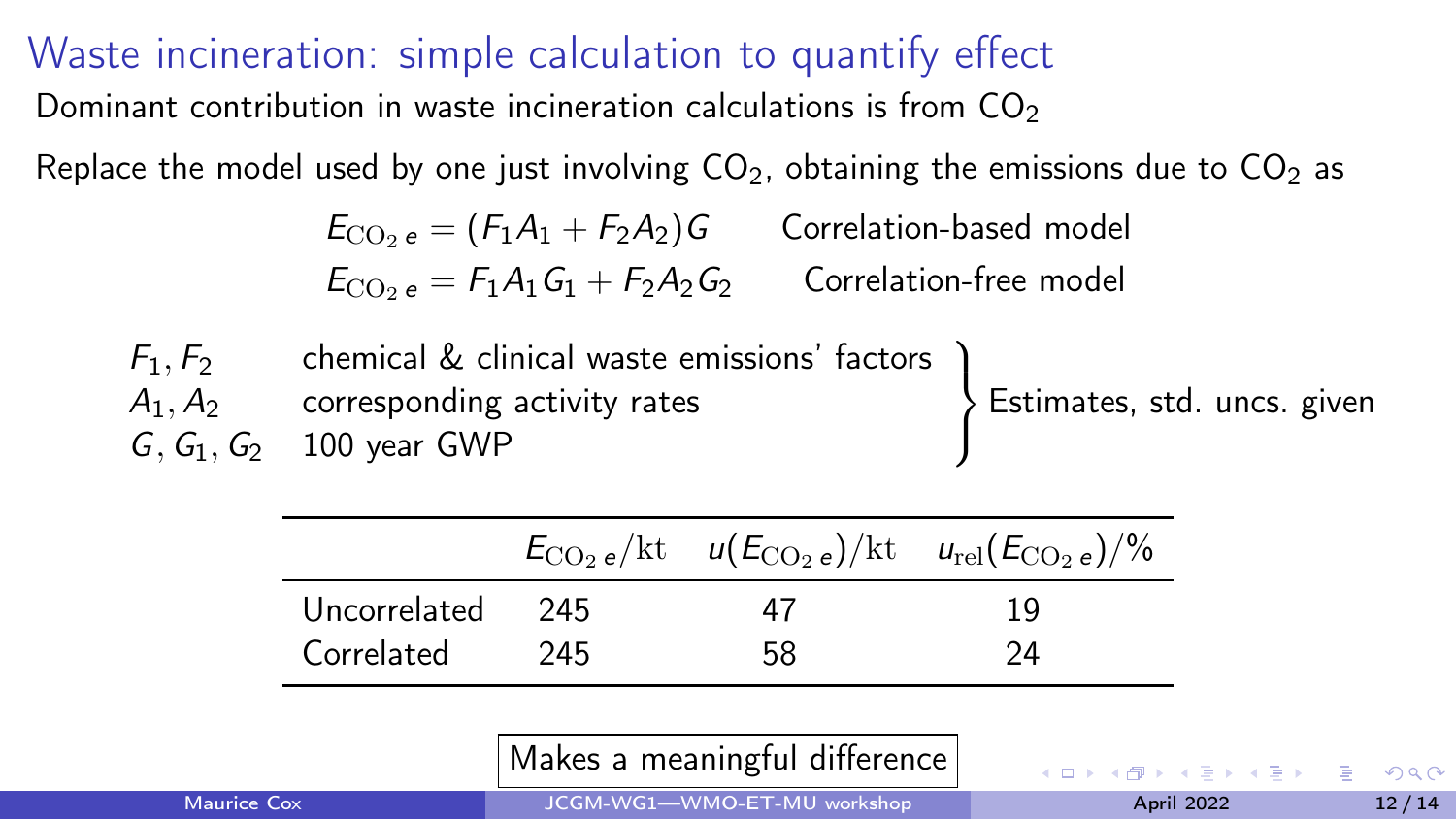#### Conclusions

- Carefully consider origins of data
- However, difficult to source raw data from reputable sources
- Look for commonalities, perceived correlations, . . .
- Be transparent and state assumptions
- Fundamental principles of covariance and correlation in EMUE compendium [http://empir.npl.co.uk/emue/wp-content/uploads/sites/49/2021/07/](http://empir.npl.co.uk/emue/wp-content/uploads/sites/49/2021/07/Compendium_M36.pdf) [Compendium\\_M36.pdf](http://empir.npl.co.uk/emue/wp-content/uploads/sites/49/2021/07/Compendium_M36.pdf)
- Perceived correlation:  $E = (F_1A_1 + F_2A_2)G$  versus  $E = F_1A_1G_1 + F_2A_2G_2$
- Compare sum of quantities with equal uncertainties: quadrature and additive
- Use of multivariate LPU in matrix form (JCGM 102) simplifies computations
- Monte Carlo used to confirm calculations modulo involved uncertainties